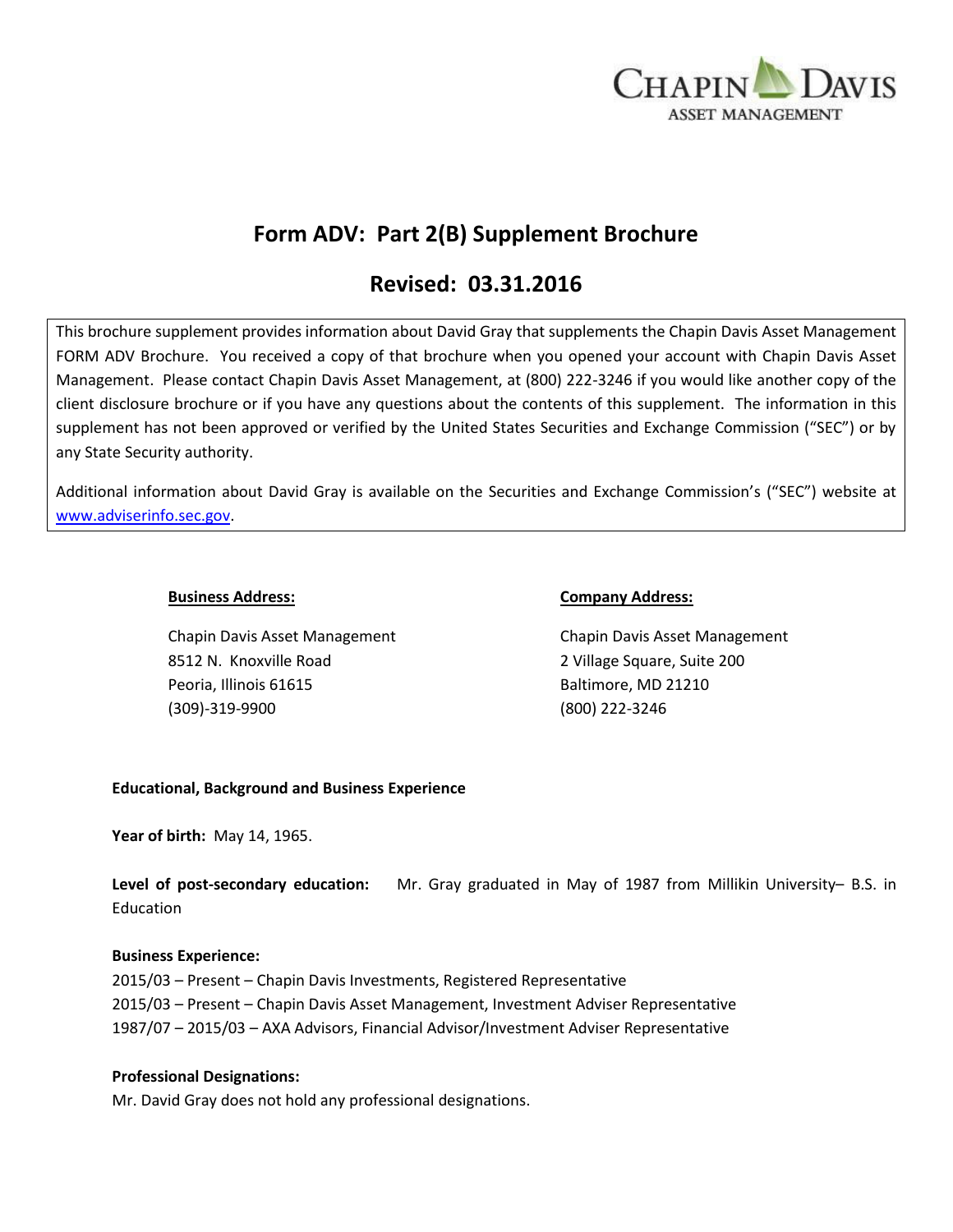#### **Disciplinary Action**

Chapin Davis Asset Management discloses facts regarding any legal or disciplinary events that it deems to be material to a client considering David Gray to act as their Investment Advisor Representative. Chapin Davis Asset Management is not aware of any events applicable to this item. FINRA's Brokercheck® [http://www.brokercheck.finra.org](http://www.brokercheck.finra.org/) may have additional information regarding the disciplinary history of David Gray that is not included in this brochure supplement.

### **Other Business Activities**

In addition to being an Investment Advisor Representative with Chapin Davis Asset Management, David Gray is also a Registered Representative at Chapin Davis Investments, a Broker/Dealer. David Gray spends more than 10% of his time acting in both capacity. As an Investment Advisor Representative and Registered Representative, David Gray can offer clients both advisory programs and services and non-advisory programs. This may present a conflict of interest. However, as an Investment Advisor Representative of Chapin Davis Asset Management, David Gray has a responsibility to make recommendations that are in the best interest of each customer.

### **Additional Compensation**

Product companies (including our affiliates) with which we have agreements work with Chapin Davis Asset Management and our financial advisors to provide education and other support to help distribute their products. These companies may pay for training and education events, seminars or other similar events for employees, financial advisors, clients and prospective clients. They may also reimburse entertainment. A financial advisor may also receive a service fee, expense reimbursement, or other payments from other companies. These service fees, as well as incentive programs and cash and/or noncash compensation, all are strictly regulated by the SEC and Financial Industry Regulatory Authority, as well as Chapin Davis Asset Management internal compliance policies.

Your Financial Advisor does engage in the sale of insurance products as a licensed agent or broker of Chapin Davis Insurance. In your Financial Advisors' capacity as a registered representative of a broker dealer, or as a licensed insurance agent or broker, your financial advisor will receive brokerage and insurance commissions for these services.

#### **Supervision**

Investment Advisor Representatives' activities are supervised by registered principals in their office of supervisory jurisdiction and individuals therein, including any or all of the following Investment Advisor Representatives' direct registered principals, central supervision personnel who report to the Chief Compliance Officer of Chapin Davis Asset Management.

| Supervisor:          | <b>Stephanie N. Elliott</b> |
|----------------------|-----------------------------|
| Title:               | COO & CCO                   |
| <b>Phone number:</b> | (800) 222-3246              |